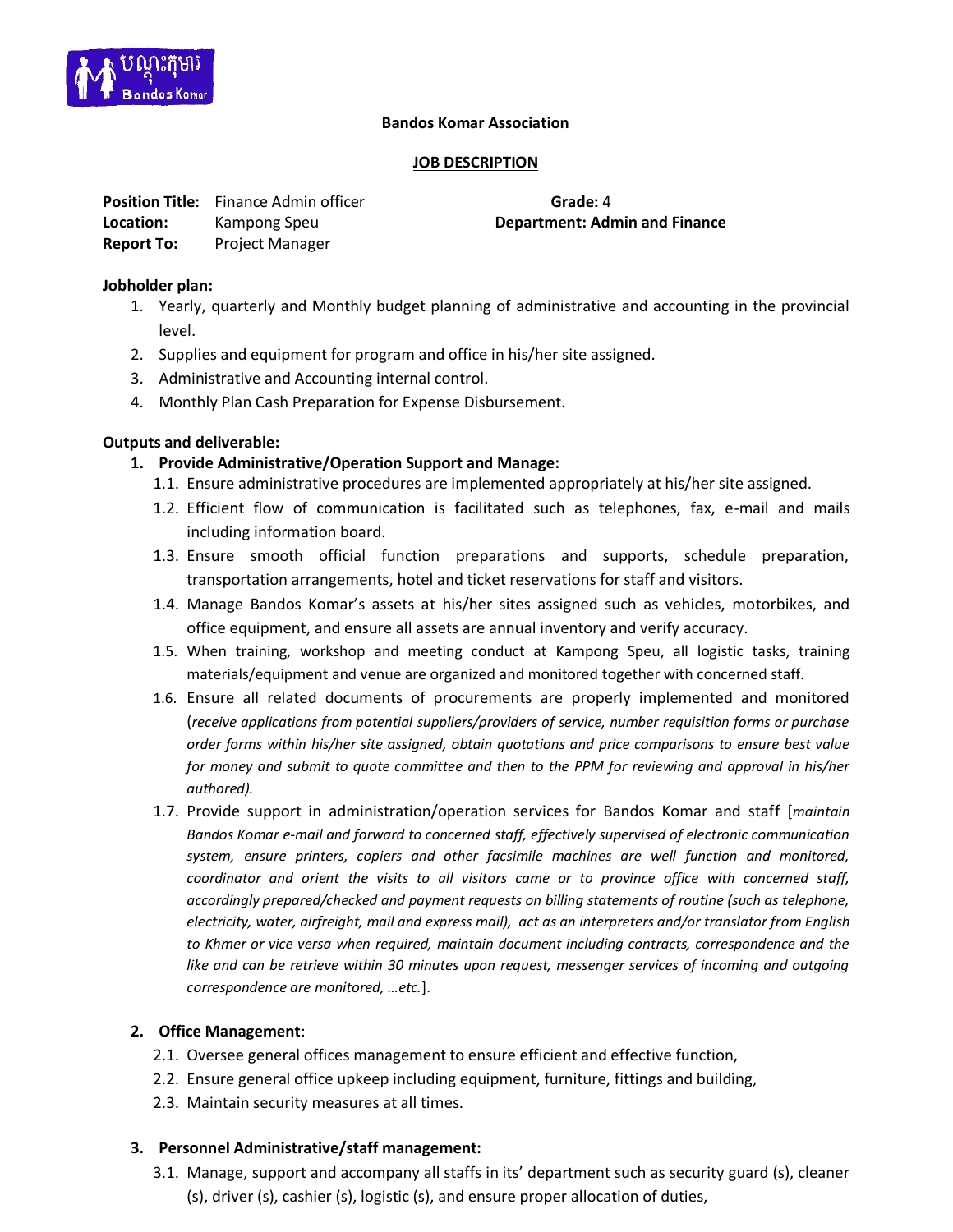- 3.2. Deal with administrative HR issues and forward or discuss HR case to the person in charge of HR Management,
- 3.3. Maintain personnel file records and review leave records.
- 3.4. Ensure pay-slips are properly distributed to all staff and return with signed.
- 3.5. Facilitate to distribute all BK's policies/procedures concerning to all staff and return with signed and then submit to BK Head Office.

#### **4. Accounting and Finance:**

- 4.1. Ensure that the accounting/finance policies and procedures are enforced to implement with strict discipline,
- 4.2. Ensure and facilitate internal finance/ accounting control to ensure effective and accurate financial management at his/her site assigned.
- 4.3. Manage and report all cash transitions within his/her site assigned to Provincial Program Manager and Head Office of Admin/Accounting, including Bank accounts that have in the banks (cash and Bank balance).
- 4.4. Review cash flow projections and ensure sufficiently required funds for payment.
- 4.5. Manage Kampong Speu Petty cash.
- 4.6. All the expenditures are tracked and kept on timely manner and accuracy.
- 4.7. All cash advances and cash receipt be deposited on time, which is compliance with policies and procedures,
- 4.8. Prepare and review periodic accounting/financial reports (such as monthly, quarterly and yearly),
- 4.9. Assist Project Manager in submitting of timely and reliable budget information.

## **5. Budget planning and analysis:**

- 5.1. Consolidate and review annual budget for the PM and prepare it on time and accurate.
- 5.2. Expenditures is effectively planned and controlled through variance analysis in monthly/quarterly/yearly basic.
- 5.3. Assist PM to communicate budget plan to FAM (Head Office).

## **6. Other duties:**

- 6.1. Keep PM updated of the issues and actions to be taken
- 6.2. Quarterly planning is submitted and reported to PM.
- 6.3. Other duties as assigned by supervisor are performed.

## **LEVEL/SCOPE OF DUTIES:**

## **The post holder oversees:**

- 1. General Administrative/Accountant and Personnel Management.
- 2. Mainly accounting and finance work.
- 3. Budget planning, control and analysis.
- 4. Maintain and manage offices and fixed assets.
- 5. Assist other in accounting and banking matters.

## **Team/posts report into the post holder:**

- 1. Housekeeper.
- 2. Office Security Guard(s)

## **The primary linkages for this post:**

1. PM, FAM (Head Office), Suppliers and other staff in the provincial.

## **REQUIRMENT**